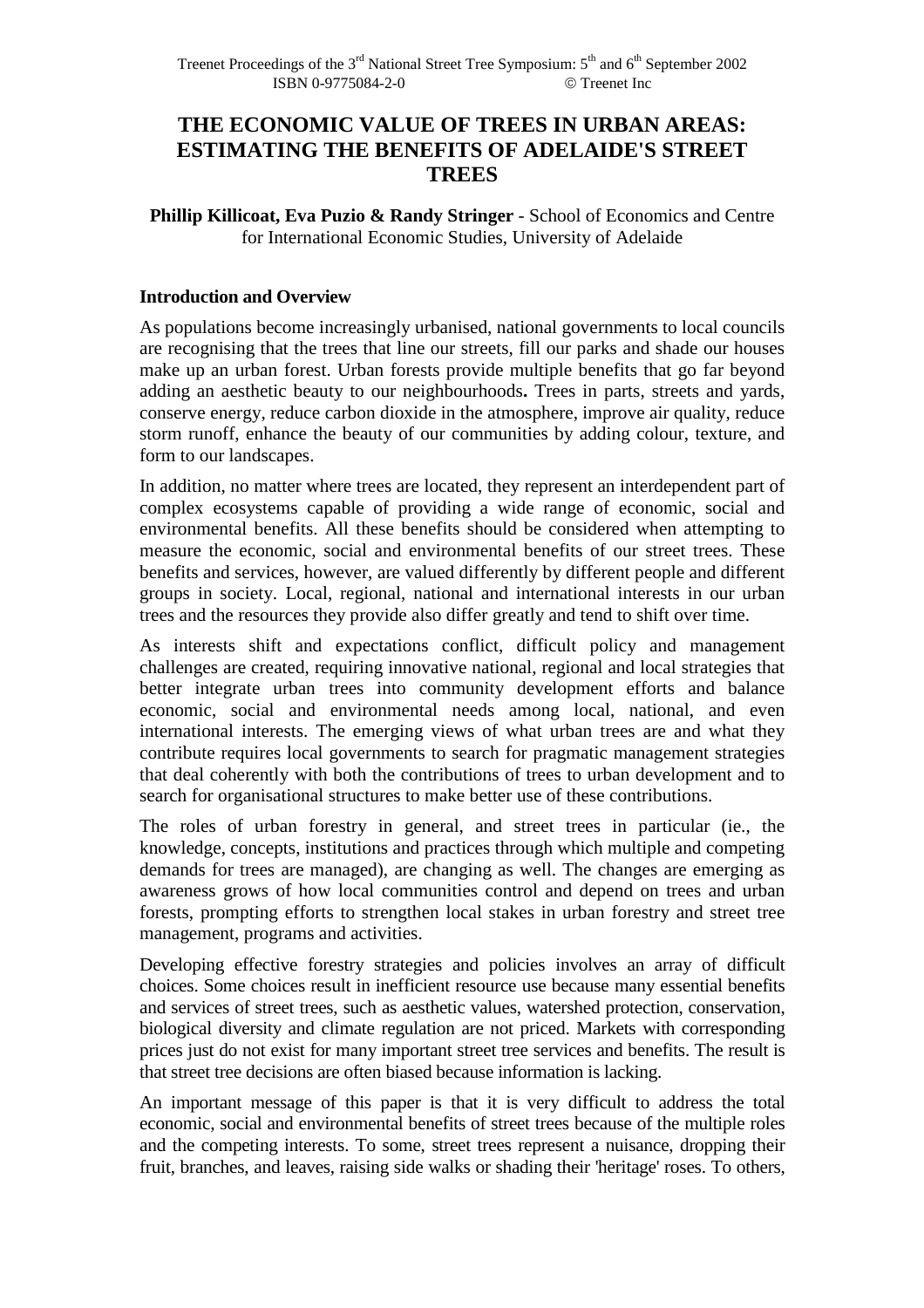street trees are a noise barrier and an air filter, adding value to their neighbourhood and their properties.

### **Urban forests as part of the development process**

In general, Australia's forests need to be better recognised as an integral part of national and urban economies. Trees and forests contribute to urban development in many ways, including as natural capital, as production inputs and as environmental goods. Several factors help explain how urban trees contribute to Adelaide's development strategies.

First, urban trees are undergoing 'urbanization'. Urban trees are increasingly managed for their range of resource flows, their ability to support urban welfare, and their capacity to promote growth opportunities. Urban trees provide large albeit different ranges of goods and services for virtually all patterns of urban settlement and livelihood.

Second, urban development strategies are beginning to include the capital values of forests in policies and programs that modify tree stocks, qualities and distributions. Urban trees are more widely acknowledged as both *productive capital stocks* and as components of *public infrastructural systems.* As ecological analogs of industrial capacity and physical infrastructure, urban trees are entering the central equations of urban growth, often with new definitions of what trees are and do.

Advances in accounting practices make it possible to explicitly incorporate the capital value of trees as *productive stocks*, and to assess the effects of changes in them on productive capacity. Conventional accounting systems overstate national income in two ways. First, the accounts disregard depreciation of tree capital. Second, the costs of mitigating or offsetting the side effects of resource depletion (eg. electric power reducing contributions of urban trees) are not subtracted from national income. This sends the wrong message about the full contributions that urban tress make.

As *infrastructure*, street trees provide services that otherwise would require capital expenditures or reductions in human wellbeing. Urban trees cool cities, conserve energy, reduce runoff, and absorb pollutants, substituting for more conventional infrastructure that otherwise would be needed. Strategically placed trees can reduce home air conditioning needs by providing shade on buildings, houses and street pavements and side walks. Although the concept of urban forests as infrastructure is not yet widely held, the absence of trees clearly requires constructed infrastructure at a cost to other potential uses of scarce capital.

Third, urban trees represent productive assets that can be used as a means for attaining urban development objectives, including attracting new investment and growth. Community tree programs also encourage civic participation. For all of these reasons, urban forest politics and policies need to evolve out of a narrow sectoral prerogative to enter broader mainstream political interests involving highly diverse groups. The emergence of organisations like TREENET demonstrate how urban forests are gradually becoming topics of discussion among articulate groups of tree specialists, city dwellers, scientists and educators.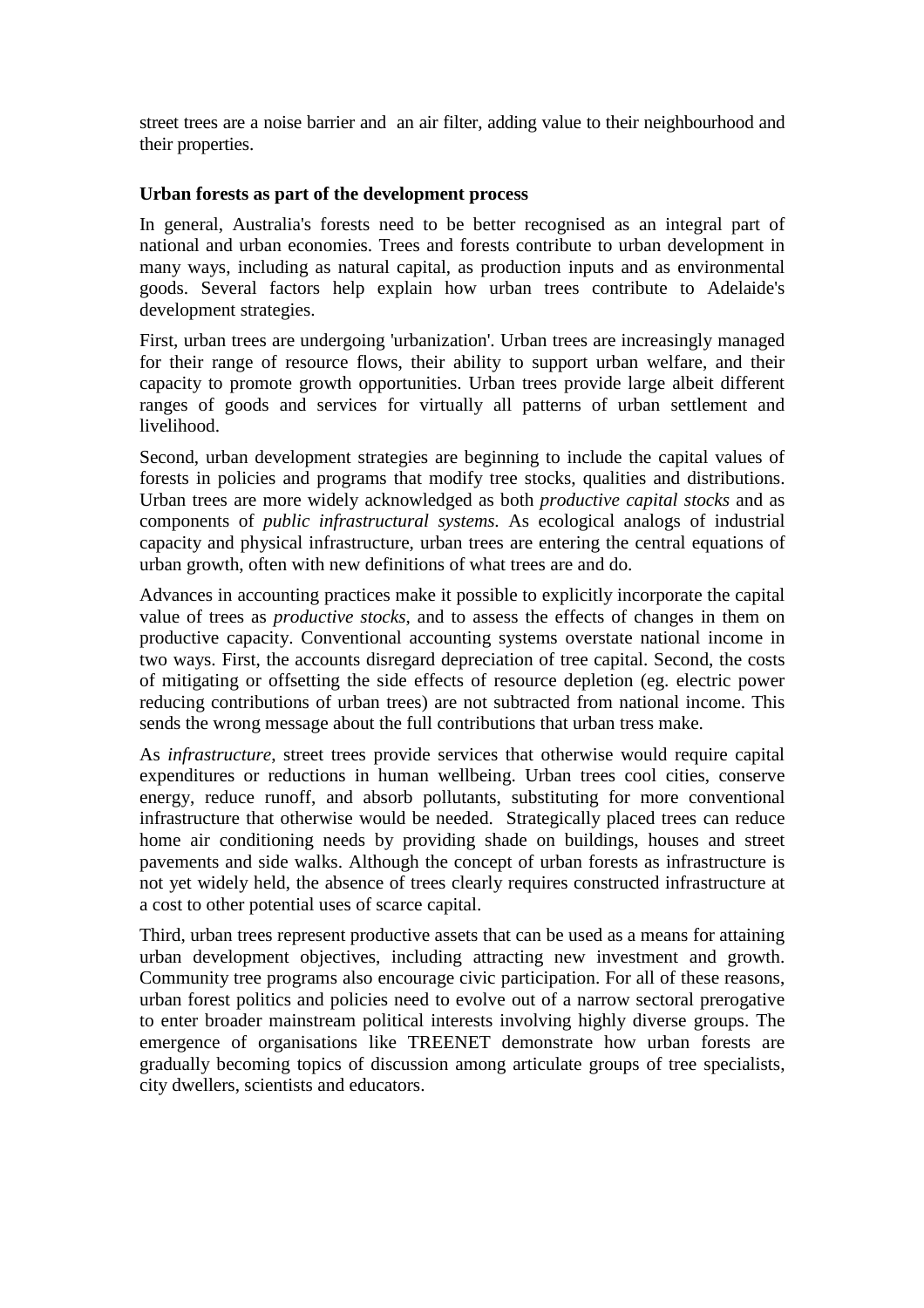### **Estimating the benefits and costs of street trees in Adelaide**

Estimating the financial, economic, social and environmental benefits and costs of Adelaide's street trees requires a detailed study well beyond the scope of this report. Nevertheless, inferences from other studies on the value of trees provide useful insights into the costs individuals, communities and taxpayers nation wide would be facing.

**For example, the benefits trees provide for climate modification and energy conservation is crucial for South Australia residential and commercial offices. Some 95 percent of South Australia's population lives in urban forests and a major part of the state's electricity consumption is due to heating and cooling. The following examples from a range reports illustrate the economic value of these benefits to other communities**<sup>1</sup> **.** 

*Air temperature*: reductions from 1 to 8 °C can be expected due to the presence of tree cover. For instance, temperatures in a Davis, California neighbourhood were as much as 7 °C cooler than recorded at the same time in a nearby unirrigated field<sup>2</sup>.

*Wind speed*: reductions in wind speed of up to 10 percent can be obtained by providing tree canopy. This may cause small increases in cooling load in some cases, somewhat larger reductions in heating load more than offset the increased cooling  $load<sup>3</sup>$ 

*Building energy use for heating and cooling:* Trees reduce building energy use by lowering temperatures and shading buildings during the summer, and blocking winds in winter Trees also increase energy use by shading buildings in winter, and may increase or decrease energy use by blocking summer breezes. Thus, proper tree placement near buildings is critical to achieve maximum building energy conservation benefits.

When building energy use is lowered, power plants pollutant emissions are lowered. Lower pollutant emissions generally improve air quality and lower nitrogen oxide emissions, particularly ground-level emissions, may lead to a local increase in ozone concentrations under certain conditions due to nitrogen oxide scavenging of ozone. The cumulative and interactive effects of trees on meteorology, pollution removal, and VOC and power plant emissions determine the overall impact of trees on air pollution.<sup>4</sup>

 $\overline{a}$ 

<sup>&</sup>lt;sup>1</sup> This material is from Simpson, J.R. and E.G. McPherson. 1999. *Energy and air quality improvements through urban tree planting*. In: Proceedings of the Ninth National Urban Forest Conference, Sept. 3-11, Seattle, Washington, American Forests, In Press.

<sup>2</sup> Myrup, L.O., McGinn, C.E. and Flocchini, R.G., 1993: *An Analysis of Microclimatic Variation in a Suburban Environment*. Atmospheric Environment. 27B, 129-156.

<sup>&</sup>lt;sup>3</sup> Heisler, G.M. 1990. Mean wind speed below building height in residential neighborhoods with different tree densities. ASHRAE Transactions. 95(Part 1):1389-1396. and Heisler, G.M. 1990. Mean wind speed below building height in residential neighborhoods with different tree densities. ASHRAE Transactions. 95(Part 1):1389-1396.

<sup>4</sup> David J. Nowak 1999, *The Effects Of Urban Trees On Air Quality* USDA Forest Service, Syracuse, NY.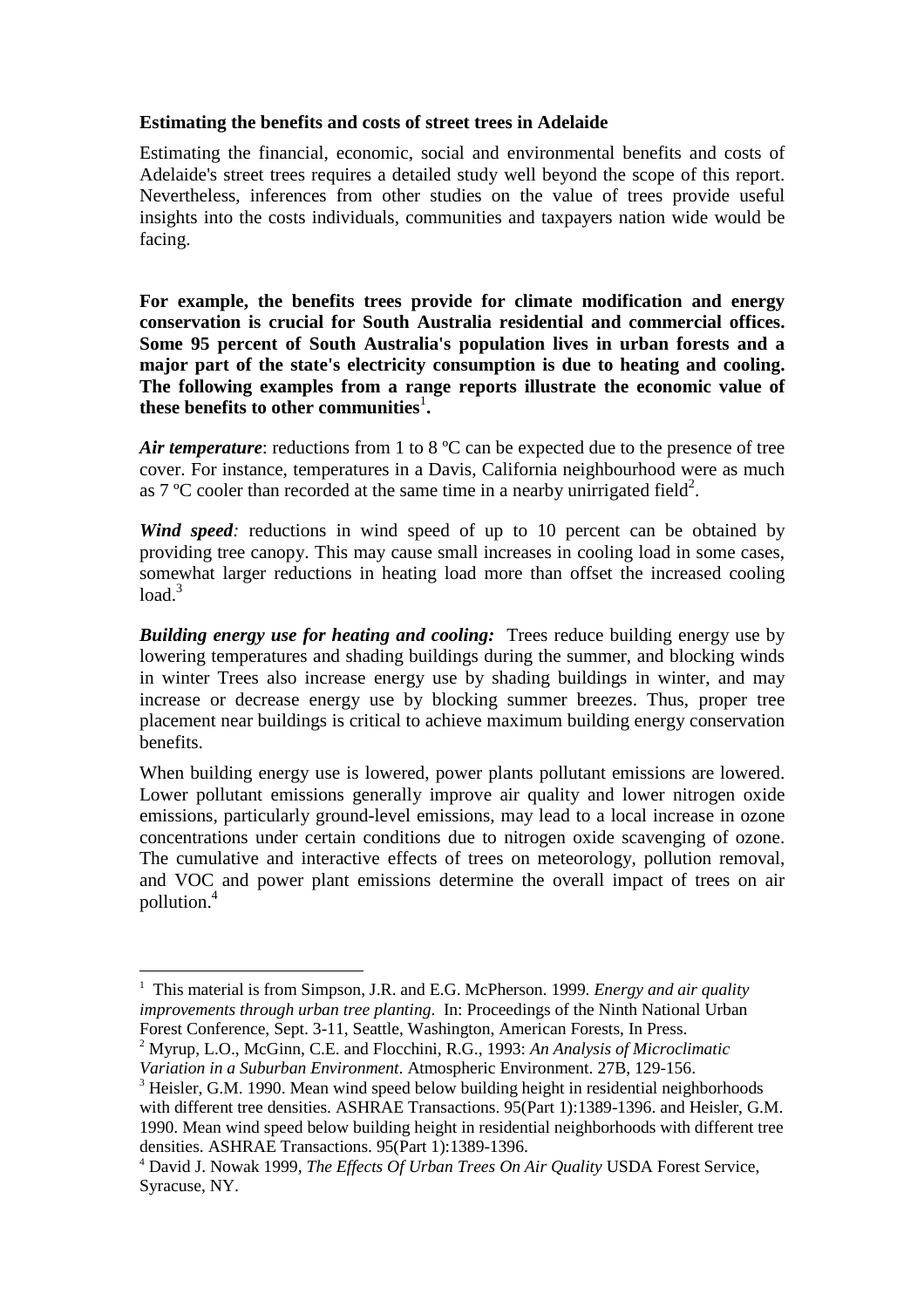*Shade*: Trees shading building surfaces reduce a major source of heat gain and hence air conditioning cooling load. Reduced solar heat gain in winter leads to small increases in heating load. Annual air conditioning savings from 3 trees, each 25-ft tall around a typical California residence, ranged from \$23 in San Diego California to \$83 in El Centro California<sup>5</sup>.

A number of studies document the effects of urban trees on energy use and air quality<sup>6</sup>:

- a)Direct shade from proposed planting of 11 million trees in the Los Angeles basin are predicted to result in \$50 million reduction in annual air conditioning bills;
- b)Cooling of air by these trees will save an additional \$35 million annually;.
- c)Cooler air temperatures reduce smog concentrations by 6%, resulting in an estimated savings of \$180 million annually, assuming an offset commodity market existed for ozone;.
- d)The total present value of these benefits for a single tree is \$211 assuming a 20 year service life and 3% real discount rate;.
- e)The cost of a tree planting program is estimated to be \$35 per tree, resulting in a benefit-cost ratio of 6.0

Sacramento Shade<sup>7</sup>

- a)From 1990 to 1996, over 200,000 trees were planted through Sacramento Shade, a partnership between the Sacramento Municipal Utility District (SMUD) and the Sacramento Tree Foundation.
- b)Sacramento Shade has a benefit-cost ratio (BCR) of 1.1. This BCR includes benefits from direct shading only. If air temperature cooling effects are considered the BCR doubles to about 2.2.

Sacramento County<sup>8</sup>:

- a)Each year about 1,300 GWh (1GWh =  $1,000,000$  kWh) of electrical energy is used for air conditioning in Sacramento County, at a retail cost of about \$105 million.
- b)The 6 million trees that comprise Sacramento's existing urban forest are responsible for annual savings of approximately 157 GWh of air conditioning electricity due to shading and cooling effects.<sup>9</sup>

 $\overline{a}$ 

<sup>5</sup> Simpson, J.R.; McPherson, E.G. 1996. *Estimating urban forest impacts on climate-mediated residential energy use.* In: Preprints of 12th Conference on Biometeorology and Aerobiology. Boston. American Meteorological Society. pp. 462-465.

<sup>6</sup> Ibid

<sup>&</sup>lt;sup>7</sup> Simpson, J.R. and E.G. McPherson. 1998. Simulation of tree shade impacts on residential energy use for space conditioning in Sacramento. Atmospheric Environment: Urban Atmospheres, 32:69-74.

<sup>&</sup>lt;sup>8</sup> McPherson, E.G. 1996. Urban forest landscapes, how greenery saves greenbacks. Wagner, C., ed. 1996 Annual Meeting Proceedings, American Society of Landscape Architects. Washington, DC. ASLA. pp. 27-29.

<sup>&</sup>lt;sup>9</sup> Simpson, J.R.; McPherson, E.G. 1995. Impact Evaluation of the Sacramento Municipal Utility District's Shade Tree Program. Davis, CA. USDA Forest Service, Western Center for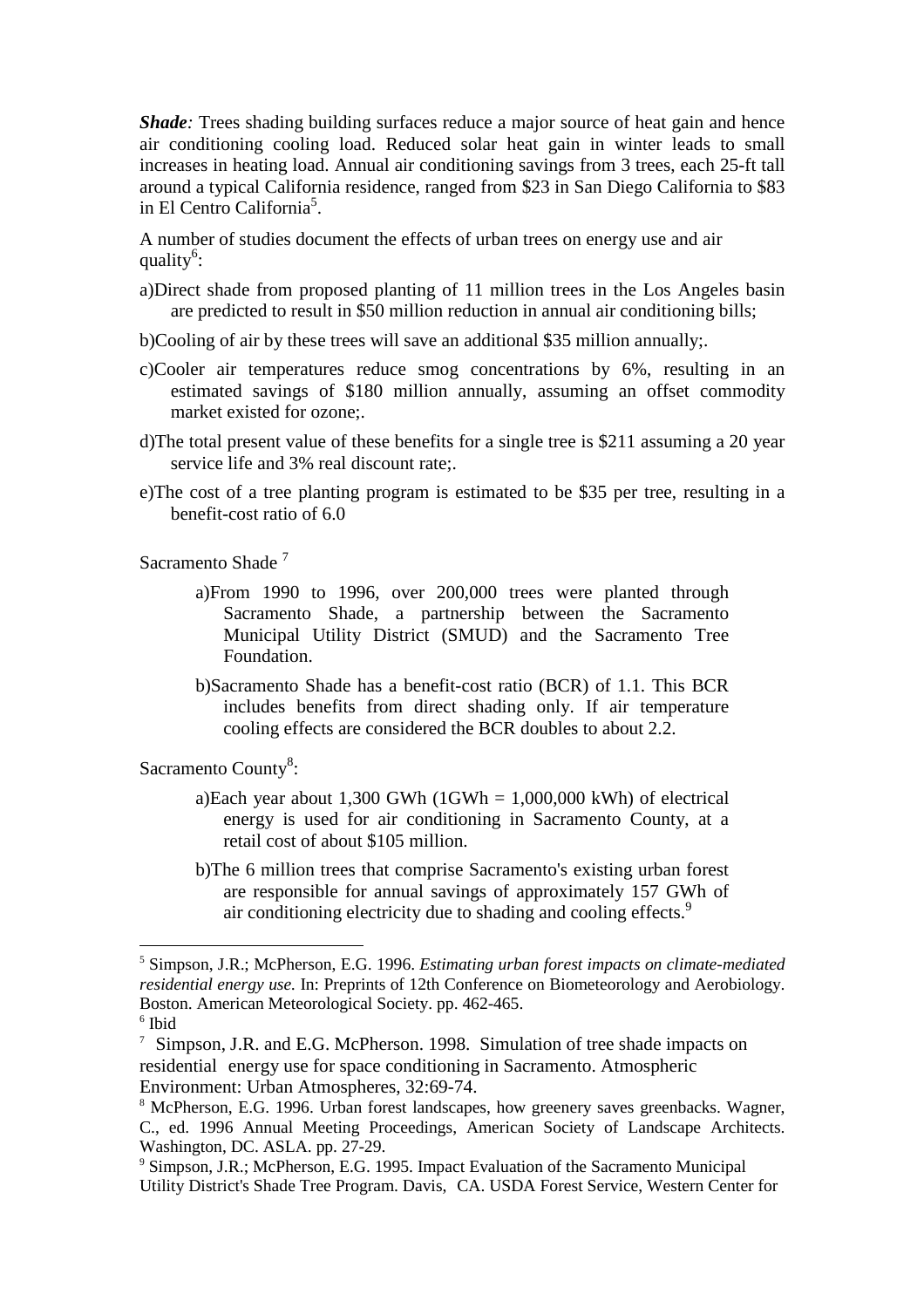- c)Energy conservation stemming from trees saves Sacramento residents approximately \$19.8 million each year.
- d)The 6 million trees in Sacramento County absorb 1,457 m tons of air pollutants annually (ozone, nitrogen dioxide, particulate matter) with an implied value of \$28.7 million.
- e)Through energy conservation these trees reduce emissions of carbon dioxide from power plants, as well as directly remove atmospheric carbon dioxide during their growth process and store it as woody biomass. Approximately 238,000 m tons of CO2 are removed by the region's urban forest each year, with an estimated value of \$3.3 million.<sup>10</sup>
- f)These environmental benefits total approximately \$8 per tree per year, and increase to about \$90 once benefits such as increased property values, scenic beauty, wildlife habitat, community bonding, and recreation are added. Sacramento residents are estimated to spend about \$5 to 10 per tree each year for watering, pruning, pest/disease control, and removal of dead trees. The Sacramento City Tree Services Division spends about \$20 per tree to manage 150,000 street and park trees. Hence, initial research indicates that benefits are several times greater than costs.  $11$

#### *Removal of Air Pollutants*:

Trees remove gaseous air pollution and some airborne particles. Some particles can be absorbed into the tree and others returned to the atmosphere (by rain back to the ground with leaf and twig fall). New York City trees removed an estimated 1,821 metric tons of air pollution at an estimated value to society of \$9.5 million in 1994. The value in other U.S. cities included Atlanta (1,196 t; \$6.5 million) and Baltimore (499 t; \$2.7 million).

Large healthy trees greater than 77 cm in diameter remove approximately 70 times more air pollution annually (1.4 kg/yr) than small healthy trees less than 8 cm in diameter  $(0.02 \text{ kg/yr})$ .<sup>12</sup> In urban areas with contiguous forest stands tree cover, shortterm improvements in air quality (one hour) from pollution removal by trees were as

 $\overline{a}$ 

Urban Forest Research. 35p.

<sup>10</sup> McPherson, E.G. 1998. *Atmospheric carbon dioxide reduction by Sacramento's urban forest*. Journal of Arboriculture. 24(4): 215-223.

<sup>11</sup> McPherson, E.G.; Simpson, J.R.; Scott, K.I. In Press. *Estimating cost effectiveness of residential yard trees for improving air quality in Sacramento, California, using existing models*. Atmospheric Environment:Urban Atmospheres. McPherson, E.G. 1998. *The Sacramento Urban Forest Ecosystem Study: Urban Greenery Saving Greenbacks*. In: Kollin, C. ed. Cities by Nature's Design: Proceedings of the 8th National Urban Forest Conference. Washington, DC: American Forests: 170-173.

<sup>&</sup>lt;sup>12</sup> Nowak, D.J. 1994d. Air pollution removal by Chicago's urban forest. In: McPherson, E.G, D.J. Nowak and R.A. Rowntree. Chicago's Urban Forest Ecosystem: Results of the Chicago Urban Forest Climate Project. USDA Forest Service General Technical Report NE-186. pp. 63-81.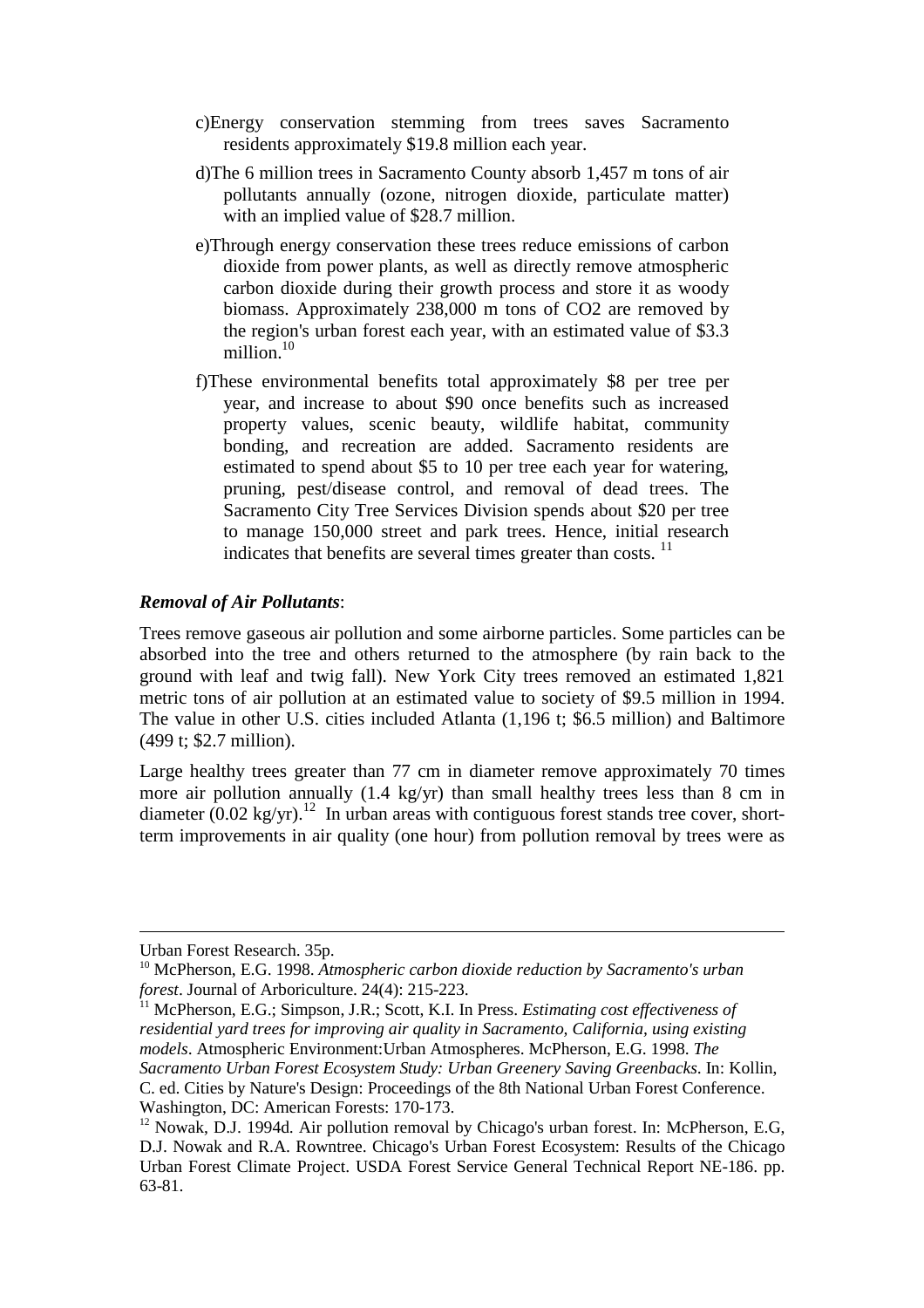high as 15% for ozone, 14% for sulfur dioxide, 13% for particulate matter, 8% for nitrogen dioxide, and  $0.05\%$  for carbon monoxide<sup>13</sup>

Trees serve multiple functions function as "nature's air conditioners" by cooling urban heat islands and shading buildings. As long as trees are growing, their rate of uptake of CO2 through photosynthesis is greater than their release of CO2 through respiration. Trees around buildings can reduce demand for heating and air conditioning, thereby reducing emissions associated with electric power production. Annual CO2 reductions achieved through shade tree programs could offset about .2 to 2% of annual emissions. Not only that, but tree planting and stewardship programs can provide many social, environmental, political and public benefits to utilities as well.

A study on Tree Guidelines for San Joaquin Valley Communities quantified benefits and costs of "green infrastructure" to increase awareness and investment in urban and community forests. The study found that average annual net benefits from large trees such as a London plane can be as much as 6 times greater than from small trees like crape myrtle (the most frequently planted street tree in California). Average annual net benefits (benefits -costs) for a small, medium, and large street tree were \$1, \$26, and \$48, respectively. The Guidelines also describe optimal configurations of trees, recommend tree species for different situations, and identify sources of funding and technical assistance. In June we co-hosted with LGC a one-day workshop on "Strategies for Supporting and Funding the Urban Forest" to follow-up on interest generated by the Guidelines. We regard this publication-workshop format as a model to replicate in other regions as funding becomes available. What is the potential increase in tree plantings in Australia as a result of a carbon credit trading scheme?

### **The potential value of carbon credits**

 $\overline{a}$ 

Uncertainty about the rules for international trading of carbon credits and the emission allowances, sequestration and the related uncertainties associated with forecasting the future to make the prediction of probable permit prices a difficult task. Some emission permit price predictions have arisen from studies that employ various mathematical models. The studies may tend to overstate the potential permit prices suggesting a range of permit price predictions, from \$10/tonne to \$50/tonne. Carbon credits would have to be below the permit price for them to be an attractive alternative strategy.

#### **Cost-benefit study of Modesto California's urban tree management**

A benefit-cost analysis of Modesto California municipal urban forest revealed that for every \$1 spent on the 92,000 city-owned trees, residents received nearly \$2 in benefits.<sup>14</sup> On average the city spends \$29 per tree on management with residents receiving an estimated \$55 a year in benefit: a net annual benefit of \$26 per tree. The largest benefits are from air pollutant uptake, air conditioning energy savings, and aesthetics. The majority of the city's expenses (74 percent) are for mature tree care.

<sup>&</sup>lt;sup>13</sup> Nowak, D.J. and Crane, D.E. In press. The Urban Forest Effects (UFORE) Model: quantifying urban forest structure and functions. In: Hansen, M. (Ed.) Second International Symposium: Integrated Tools for Natural Resources Inventories in the 21 st Century. USDA Forest Service General Technical Report.

<sup>14</sup> E. Gregory McPherson , *California Trees: Exploring Issues in Urban Forestry* 10(3): 5,9. 1999.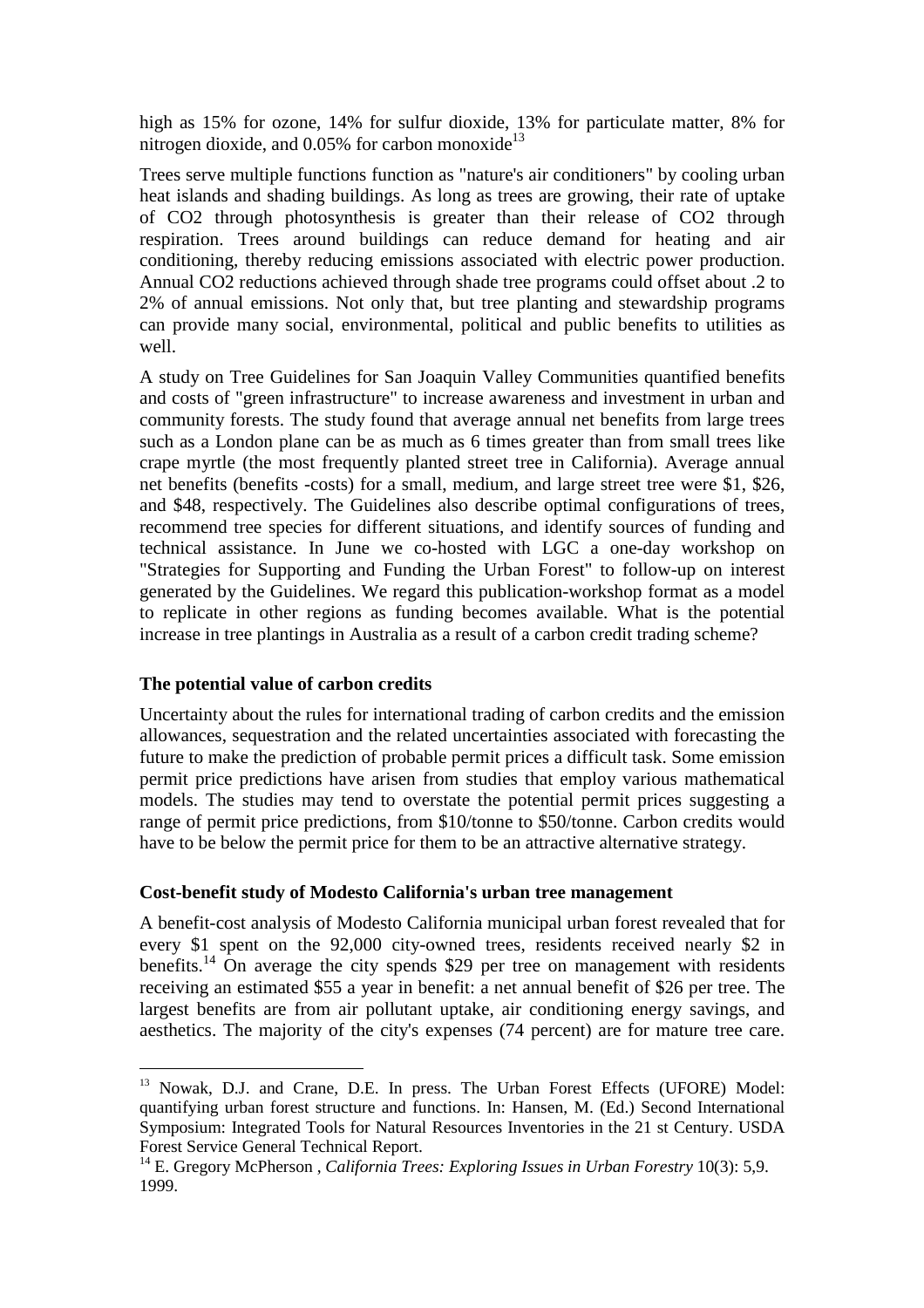The study concludes that without continued program funding to maintain the health of these trees, the benefits they produce will be lost prematurely. Some 14 per cent of the current tree management budget is spent on sidewalk repair, current studies examining strategies for reducing sidewalk damage have potential to save residents a substantial amount. These strategies include: 1) directing tree roots away from paving such as propagating trees with vertical rooting patterns, 2) engineering designs that are less costly to repair, and 3) providing more space for tree roots through design and planning.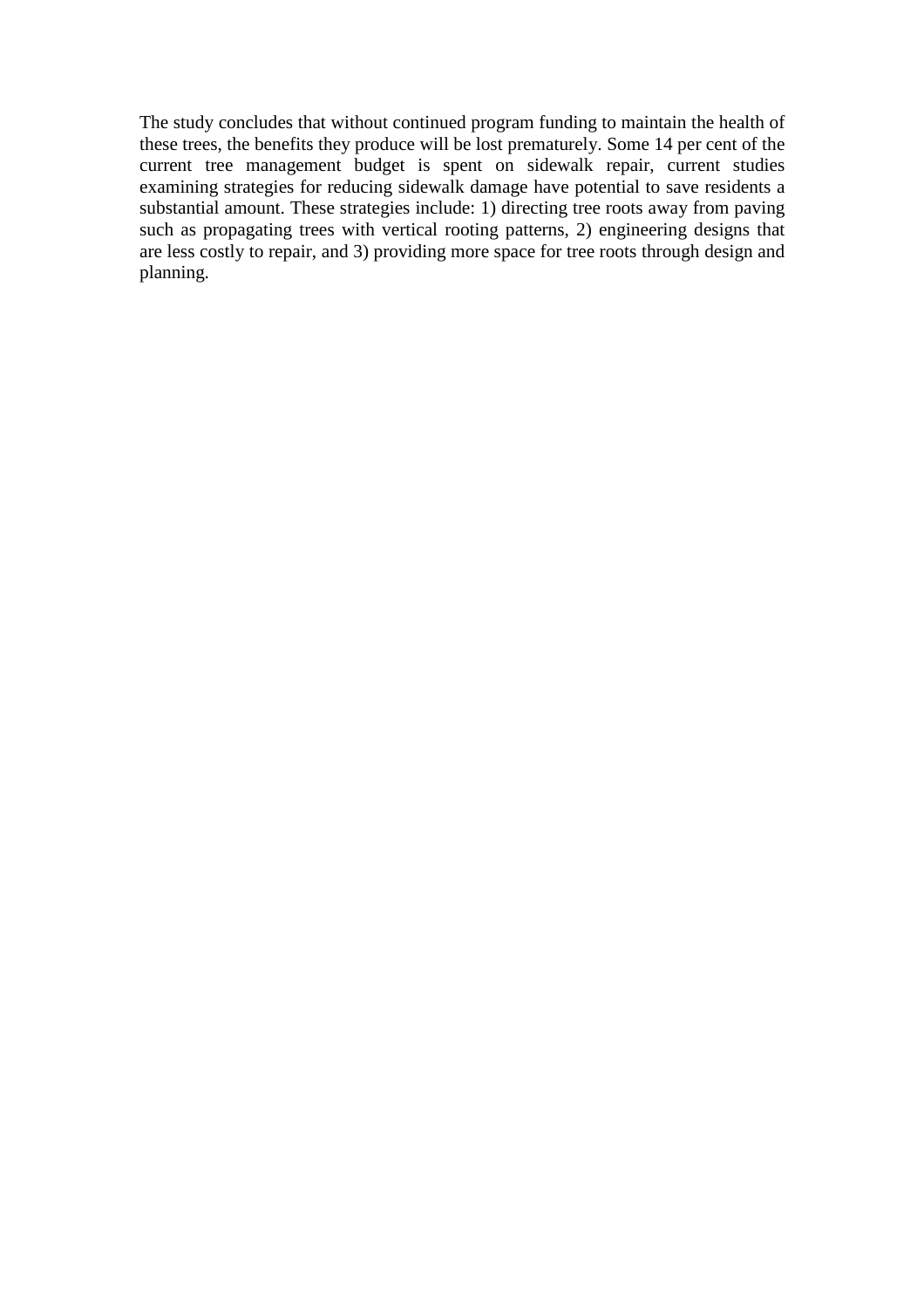Table 1 summarises many tree benefits, including various estimates of the values associated with those benefits.<sup>15</sup>

| Table 1 An overview of tree benefits: selected studies |  |  |
|--------------------------------------------------------|--|--|
|                                                        |  |  |

#### **Temperature and Energy Use**

- a)Community heat islands (3o to 10oF warmer than surrounding countryside) exist because of decreased wind, increased high density surfaces, and heat generated from human associated activities, all of which requires addition energy expenditures to off-set. Trees can be successfully used to mitigate heat islands.
- b)Trees reduce temperatures by shading surfaces, dissipating heat through evaporation, and controlling air movement responsible for advected heat.

### *Shade*

a)20oF lower temperature on a site from trees.

- b) 35oF lower hard surface temperature under tree shade than in full summer sun.
- c)27% decrease in summer cooling costs with trees.
- d)75% cooling savings under deciduous trees.
- e)50% cooling energy savings with trees. (1980) 20oF lower room temperatures in uninsulated house during summer from tree shade.
- f)\$242 savings per home per year in cooling costs with trees.
- g)West wall shading is the best cooling cost savings component.
- h)South side shade trees saved \$38 per home per year.
- i)10% energy savings when cooling equipment shaded (no air flow reduction).
- j)12% increase in heating costs under evergreen canopy
- k)15% heating energy savings with trees. (1980)
- l)5% higher winter energy use under tree shade
- m)\$122 increase in annual heating costs with south and east wall shading off-set by \$155 annual savings in cooling costs.
- n)Crown form and amount of light passing through a tree can be adjusted by crown reduction and thinning.
- o)Shade areas generated by trees are equivalent to \$2.75 per square foot of value (1975 dollars).

# *Wind Control*

a)50% wind speed reduction by shade trees yielded 7% reduction in heating energy in winter.

- b)8% reduction in heating energy in home from deciduous trees although solar gain was reduced.
- c)\$50 per year decrease in heating costs from tree control of wind.
- d)Trees block winter winds and reduces "chill factor."
- e)Trees can reduce cold air infiltration and exchange in a house by maintaining a reduced wind or still area.
- f)Trees can be planted to funnel or baffle wind away from areas -- both vertical and horizontal concentrations of foliage can modify air movement patterns.
- g)Blockage of cooling breezes by trees increased by \$75 per year cooling energy use.

#### *Active Evaporation*

a)65% of heat generated in full sunlight on a tree is dissipated by active evaporation from leaf

 $\overline{a}$ <sup>15</sup> Kim D. Coder *Identified Benefits of Community Trees and Forests*, The University Of Georgia Cooperative Extension Service Forest Resources Unit Publication, For96-

<sup>39,</sup>University of Georgia, 1996.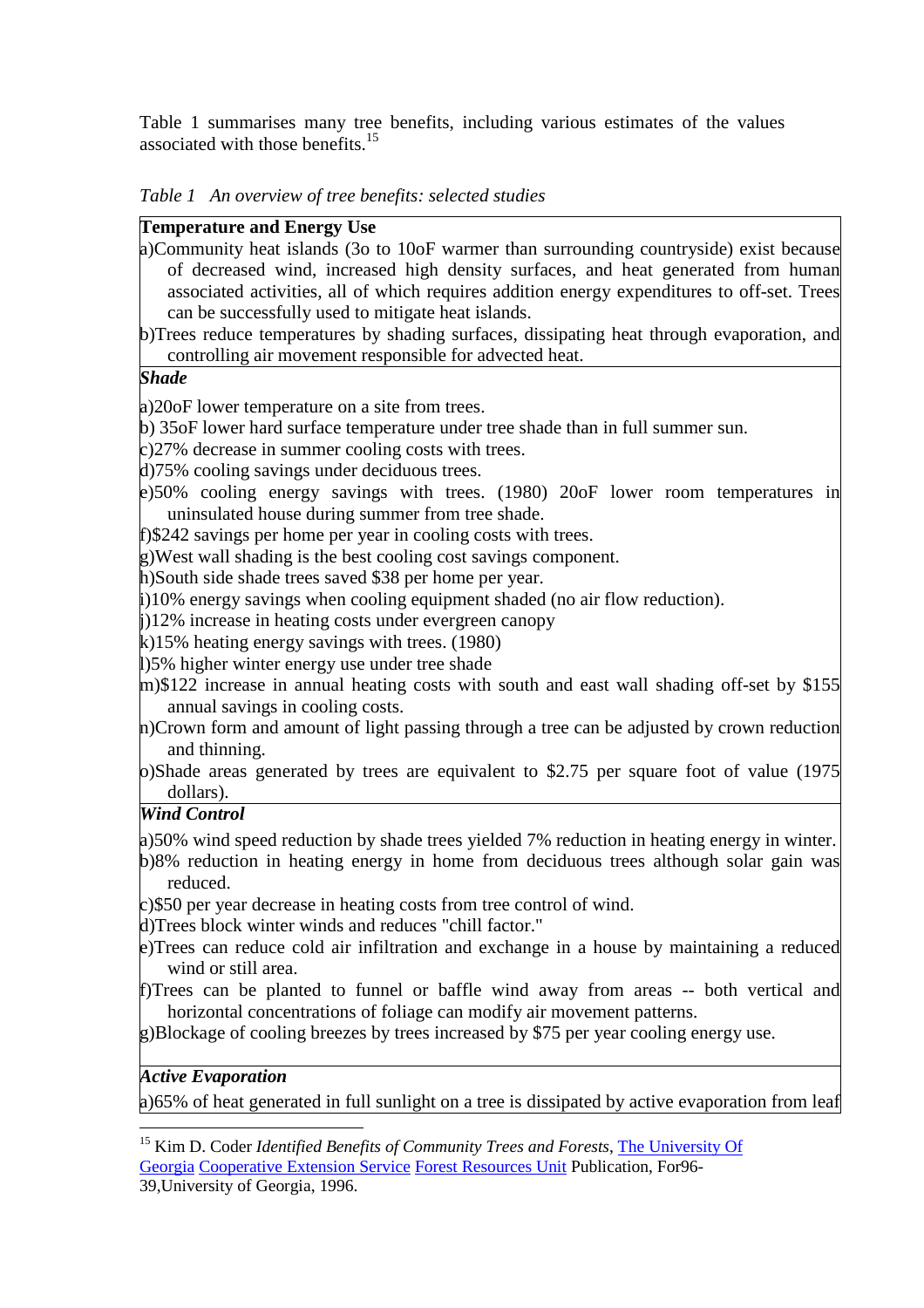surfaces.

b)17% reduction in building cooling by active evaporation by trees.

- c)One acre of vegetation transpires as much as 1600 gallons of water on sunny summer days.
- d)30% vegetation coverage will provide 66% as much cooling to a site as full vegetation coverage.
- e)A one-fifth acre house lot with 30% vegetation cover dissipates as much heat as running two central air conditioners.

# *Pollution Reduction*

- a)Community forests cleanse the air by intercepting and slowing particulate materials causing them to fall out, and by absorbing pollutant gases on surfaces and through uptake onto inner leaf surfaces.
- b)Pollutants partially controlled by trees include nitrogen oxides, sulfur dioxides, carbon monoxide, carbon dioxide (required for normal tree function), ozone, and small particulates less than 10 microns in size.
- c)Removal of particulates amounts to 9% across deciduous trees and 13% across evergreen trees.
- d)Pollen and mold spore, are part of a living system and produced in tree areas, but trees also sweep out of the air large amounts of these particulates.
- e)In one urban park (212 ha), tree cover was found to remove daily 48 lbs particulates, 9 lbs nitrogen dioxide, 6 lbs sulfur dioxide, and ½ lbs carbon monoxide. (\$136 per day value based upon pollution control technology).

f)60% reduction in street level particulates with trees.

g)One sugar maple (one foot in diameter) along a roadway removes in one growing season 60 mg cadmium, 140 mg chromium, 820 mg nickel and 5200mg lead from the environment. h)Interior scape trees can remove organic pollutants from indoor air.

# *Carbon Dioxide Reduction*

a)Approximately 800 million tons of carbon are currently stored in US community forests with 6.5 million tons per year increase in storage (\$22 billion equivalent in control costs).

b)A single tree stores on average 13 pounds of carbon annually.

c)A community forest can store 2.6 tons of carbon per acre per year.

# *Hydrology*

a)Development increases hard, non-evaporative surfaces and decreases soil infiltration increases water volume, velocity and pollution load of run-off -- increases water quality losses, erosion, and flooding.

b)Community tree and forest cover intercepts, slows, evaporates, and stores water through normal tree functions, soil surface protection, and soil area of biologically active surfaces.

# *Water Run-Off*

a)7% of winter precipitation intercepted and evaporated by deciduous trees.

- b)22% of winter precipitation intercepted and evaporated by evergreen trees.
- c)18% of growing season precipitation intercepted and evaporated by all trees.
- d)For every 5% of tree cover area added to a community, run-off is reduced by approximately 2%

e)7% volume reduction in six-hour storm flow by community tree canopies.

f)17% (11.3 million gallons) run-off reduction from a twelve-hour storm with tree canopies in a medium-sized city (\$226,000 avoided run-off water control costs).

### *Water Quality / Erosion*

- a)Community trees and forests act as filters removing nutrients and sediments while increasing ground water recharge.
- b)37,500 tons of sediment per square mile per year comes off of developing and developed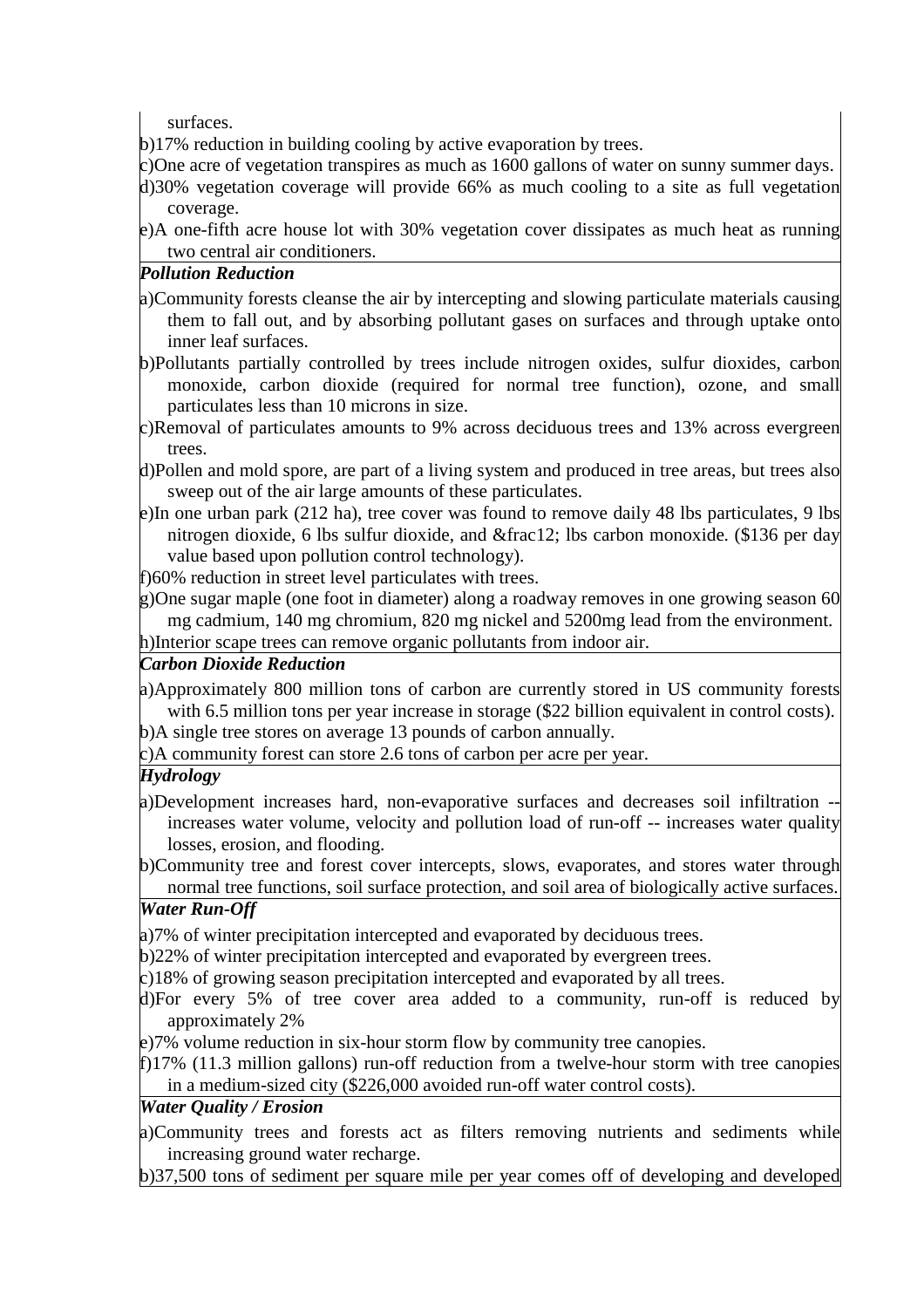landscapes -- trees could reduce this value by 95% (\$336,000 annual control cost savings with trees).

c)47% of surface pollutants are removed in first 15 minutes of storm -- this includes pesticides, fertilizers, and biologically derived materials and litter.

d)10,886 tons of soil saved annually with tree cover in a medium-sized city.

# *Glare Reduction*

- a)Trees help control light scattering, light intensity, and modifies predominant wavelengths on a site.
- b)Trees block and reflect sunlight and artificial lights to minimize eye strain and frame lighted areas where needed for architectural emphasis, safety, and visibility.

### *Property Values -- Real Estate Comparisons*

a)Community trees and forests provide a business generating, and a positive real estate transaction appearance and atmosphere.

b)Increased property values, increased tax revenues, increased income levels, faster real estate sales turn-over rates, shorter unoccupied periods, increased recruitment of buyers, increased jobs, increased worker productivity, and increased number of customers have all been linked to tree and landscape presence.

c)Tree amenity values are a part of real estate prices.

d)Clearing unimproved lots is costlier than properly preserving trees.

e)6% (\$2,686) total property value in tree cover.

f)\$9,500 higher sale values due to tree cover.

- $g$ )4% higher sale value with five trees in the front yard -- \$257 per pine, \$333 per hardwood, \$336 per large tree, and \$0 per small tree.
- h)\$2,675 increase in sale price when adjacent to tree green space as compared to similar houses 200 feet away from green space.
- i)\$4.20 decrease in residential sales price for every foot away from green space.

j)27% increase in development land values with trees present.

k)19% increase in property values with trees.  $(1971 \& 1983)$ 

l)27% increase in appraised land values with trees. (1973)

m)9% increase in property value for a single tree. (1981)

- n)Values of single trees in perfect conditions and locations in the Southeast range up to \$100,000.
- o)\$100 million is the value of community trees and forests in Savannah, GA.
- p)\$386 million is the value of community trees and forests in Oakland, CA (59% of this value is in residential trees).

### *Animal Habitats*

a)Wildlife values are derived from aesthetic, recreation, and educational uses.

b)Lowest bird diversity is in areas of mowed lawn -- highest in area of large trees, greatest tree diversity, and brushy areas.

c)Highest native bird populations in areas of highest native plant populations.

- d)Highly variable species attributes and needs must be identified to clearly determine tree and community tree and forest influences.
- e)Trees are living systems that interact with other living things in sharing and recycling resources -- as such, trees are living centers where living thing congregate and are concentrated.

f)The annual ecological contribution of an average community tree is estimated at \$270.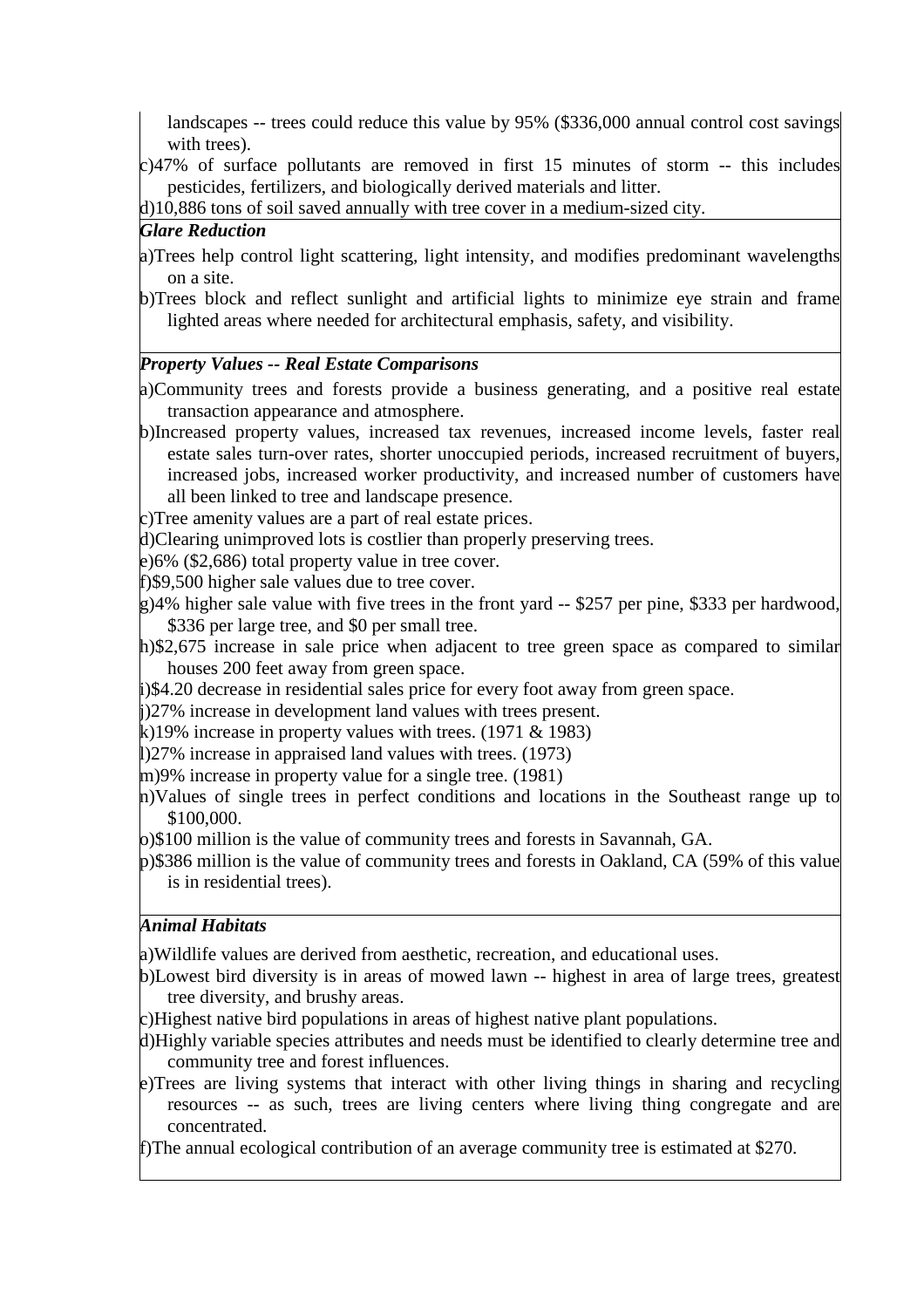### *Aesthetic Preferences*

- a)Conifers, large trees, low tree densities, closed tree canopies, distant views, and native species all had positive values in scenic quality.
- b)Large old street trees were found to be the most important indicator of attractiveness in a community.
- c)Increasing tree density (optimal 53 trees per acre) and decreasing understory density are associated with positive perceptions.
- d)Increasing levels of tree density can initiate feelings of fear and endangerment -- an optimum number of trees allows for visual distances and openness while blocking or screening developed areas.
- e)Species diversity as a distinct quantity was not important to scenic quality.

### *Visual Screening*

- a)The most common use of trees for utilitarian purposes is screening undesirable and disturbing sight lines.
- b)Tree crown management and tree species selection can help completely or partially block vision lines that show human density problems, development activities, or commercial / residential interfaces.

### *Health*

- a)Stressed individuals looking at slides of nature had reduced negative emotions and greater positive feelings than when looking at urban scenes without trees and other plants.
- b)Stressed individuals recuperate faster when viewing tree filled images.
- c)Hospital patients with natural views from their rooms had significantly shorter stays, less pain medicine required, and fewer post-operative complications.
- d)Psychiatric patients are more sociable and less stressed when green things are visible and immediately present.

# *Human Social Interactions*

- a)People feel more comfortable and at ease when in shaded, open areas of trees as compared to areas of hardscapes and non-living things.
- b)People's preferences for locating areas of social interactions in calming, beautiful, and nature-dominated areas revolve around the presence of community trees and forests.
- c)Trees and people are psychologically linked by culture, socialization, and coadaptive history.

### *Recreation*

- a)Contact with nature in many communities may be limited to local trees and green areas (for noticing natural cycles, seasons, sounds, animals, plants, etc.) Trees are critical in this context.
- b) \$1.60 is the willing additional payment per visit for use of a tree covered park compared with a maintained lawn area.

### *Noise Abatement*

- a)7db noise reduction per 100 feet of forest due to trees by reflecting and absorbing sound energy (solid walls decrease sound by 15 db)
- b)Trees provide "white noise," the noise of the leaves and branches in the wind and associated natural sounds, that masks other man-caused sounds.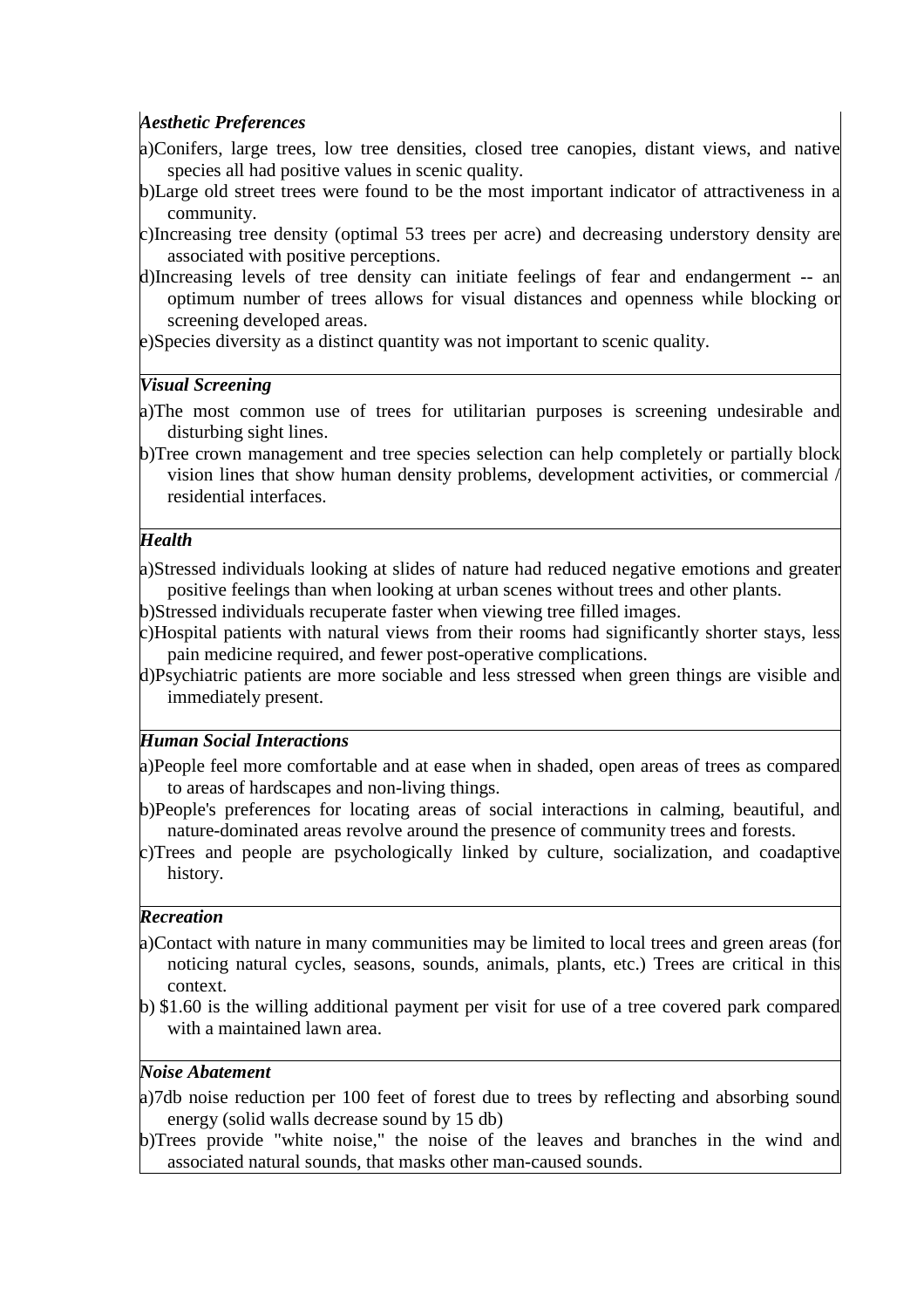Source: Kim D. Coder *Identified Benefits of Community Trees and Forests*, The University Of Georgia Cooperative Extension Service, Forest Resources Unit Publication, For96- 39,University of Georgia, 1996.

#### **Calculating the gross benefits of Adelaide's street trees**

Quantifying the exact net value of Adelaide's street trees is beyond the scope of this paper. Instead the aim here to provide an overview of the kinds of benefits and costs that should be considered and estimates, especially for some of the benefits. The costs of street tree management will vary by council, so the responsible officials are best placed to quantify the costs per tree.

The core benefits street trees provide can be captured as follows:

$$
B = E + A + C + H + P + F
$$

Where

 $B =$  street tree annual benefits

 $E =$  annual price of energy savings (cooling and heating);

 $Q =$  annual price of air quality improvement (pollutant uptake and avoided power plant emissions);

 $C =$  annual price of carbon dioxide reductions;

 $H =$  annual price of stormwater runoff reductions;

 $P =$  annual price of property value and related benefits;

 $F =$  annual savings for reductions in repaving streets.

A suggested formula for estimating annual costs is:

 $C = M + T + R + D + I + S + I + A$ 

Where

 $C =$  annual costs of street trees:

 $M =$  annual price of tree planting;

 $T =$  annual price for pruning;

 $R =$  annual price of tree removal;

 $D =$  annual price for pest and disease control;

 $I =$  annual price for repairing tree-damaged infrastructure;

S= annual price of litter and storm clean up;

 $L =$  annual insurance costs for street tree liability;

 $A =$  annual price for program administration.

Our assumptions include the following:

- •The estimated number of street trees in Adelaide is 128,000 (based on 1927km of roadsides;
- •If all Adelaide's street trees were removed summer temperatures would be from  $.5^{\circ}C$ to  $2^{\circ}$ C warmer due to the heat island impact--lack of evapotranspiration and, most importantly, shade on paved streets and side walks;
- •The average Adelaide household spends \$193 on air conditioning due to heat (more than \$80 million per year);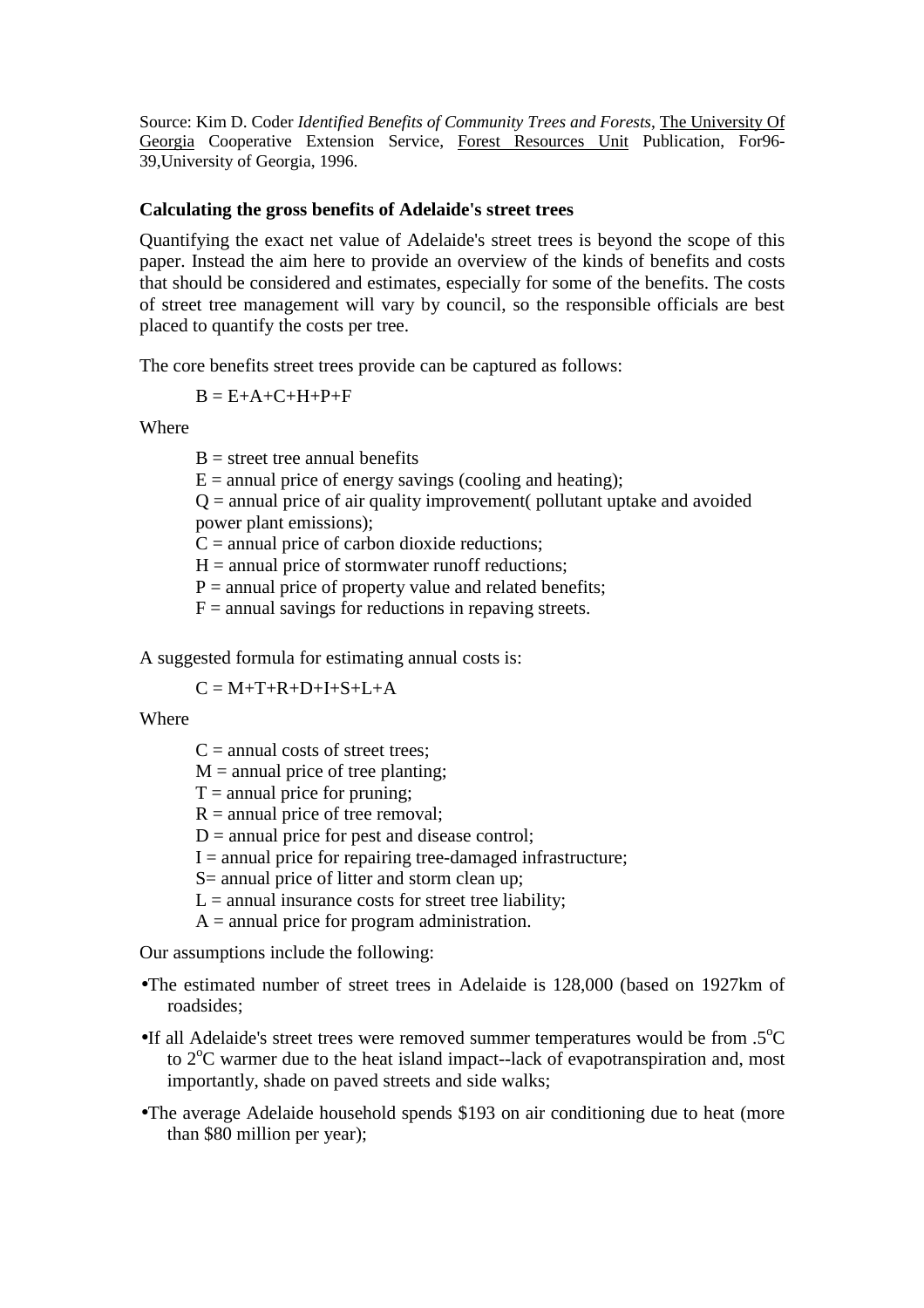- •Spending on air conditioning energy consumption would increase by \$20 per household per year if street trees were removed or an increase in 57 million kWh power consumption;
- •Difference in street tree growth rates, size, leaf area, and canopy are ignored and a typical medium sized tree is used for a typical tree;
- •Street tree  $CO_2$  sequestration is offset by  $CO_2$  released but  $CO_2$  is reduced due to reduced power consumption;
- •Air Pollution (Ozone,  $NO_2$ ,  $SO_2$ ,  $PM_{10}$ , VOCs, and BVOCs) are based on California data (city of Buena Vista);
- •Power supply in Adelaide is 50 -50 gas and petroleum with .2299 grams carbon per kWh for petroleum and .1562 grams carbon per kWh for gas;
- •Street trees contribute 1 percent to average house values (studies suggest 1 to 3 percent) and the average house is \$145,000;
- •Air quality price is based on average market value of pollution reduction credits in Southern California, USA;
- •Our estimated residential energy use for summer cooling is given in the table below; we ignore commercial and industrial savings, but suggest additional savings of around 40 percent of total residential or \$3.3 million or \$25.6 per street tree;

|                                                 | Average<br>Input<br>wattage | Mean<br>Estimate<br>Summer | Total | $($ \$) | Price Air Cooling Number of<br>kWh per kWh expenditure Households<br>per | (1996) | Total power<br>use $(Mw)h$ |
|-------------------------------------------------|-----------------------------|----------------------------|-------|---------|--------------------------------------------------------------------------|--------|----------------------------|
|                                                 | (kW/h)                      | Use                        |       |         | household                                                                |        |                            |
| Ducted<br>Refrigerative:                        | 5                           | (Hours)<br>700             | 2800  | 0.1466  | per year<br>\$410                                                        | 83600  | 234080                     |
| reverse cycle<br>Refrigerative:<br>split system | 2.1                         | 700                        | 1323  | 0.1466  | \$194                                                                    | 175560 | 232266                     |
| wall/window<br>Ducted<br>Evaporative            | 1.2                         | 700                        | 840   | 0.1466  | \$123                                                                    | 83600  | 70224                      |
| Ceiling<br>Fans/Other                           | 0.3                         | 700                        | 210   | 0.1466  | \$31                                                                     | 75240  | 15800                      |

Sources: Paul Spicer: AGL; ABS Census 1996.